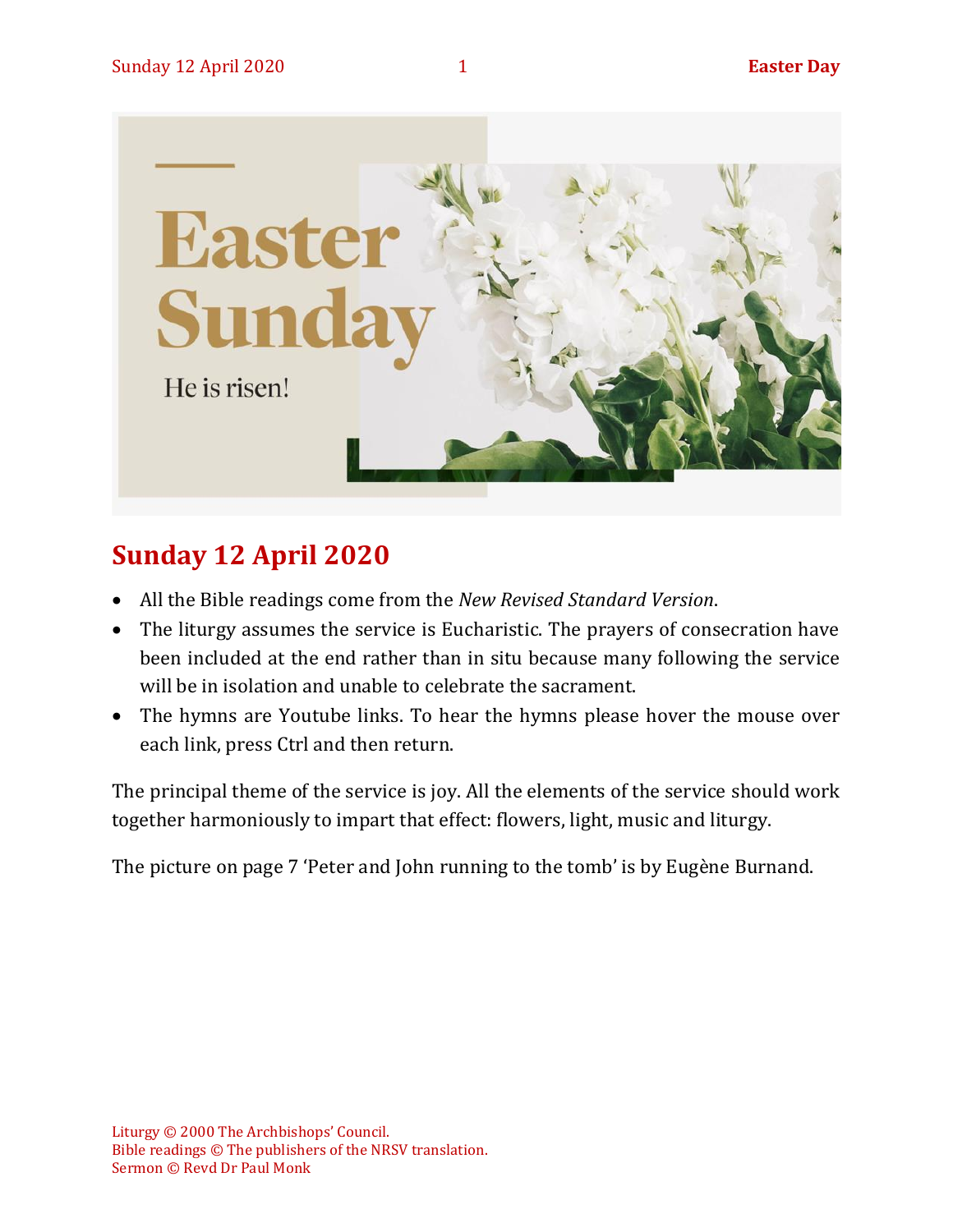HYMN 1 **[Jesus Christ is risen today](https://www.youtube.com/watch?v=X1brSOs0lMc)** (please click on this link to hear the hymn)

## **The Welcome**

In the name of the Father, and of the Son, and of the Holy Spirit

All **Amen.**

The Lord be with you

#### All **And also with you.**

Alleluia, Christ is risen!

All **He is risen indeed! Alleluia!**

## **The Preparation**

All **Almighty God,**

**to whom all hearts are open, all desires known, and from whom no secrets are hidden: cleanse the thoughts of our hearts by the inspiration of your Holy Spirit, that we may perfectly love you, and worthily magnify your holy name; through Christ our Lord. Amen.**

Our Lord Jesus Christ said: The first commandment is this: 'Hear, O Israel, the Lord our God is the only Lord. You shall love the Lord your God with all your heart, with all your soul, with all your mind, and with all your strength.'

And the second is this: 'Love your neighbour as yourself.' There is no other commandment greater than these. On these two commandments hang all the law and the prophets.

#### All **Amen. Lord, have mercy.**

Christ our Passover lamb has been sacrificed for us. Let us therefore rejoice by putting away all malice and evil and confess our sins in penitence and faith,

Liturgy © 2000 The Archbishops' Council. Bible readings © The publishers of the NRSV translation. Sermon © Revd Dr Paul Monk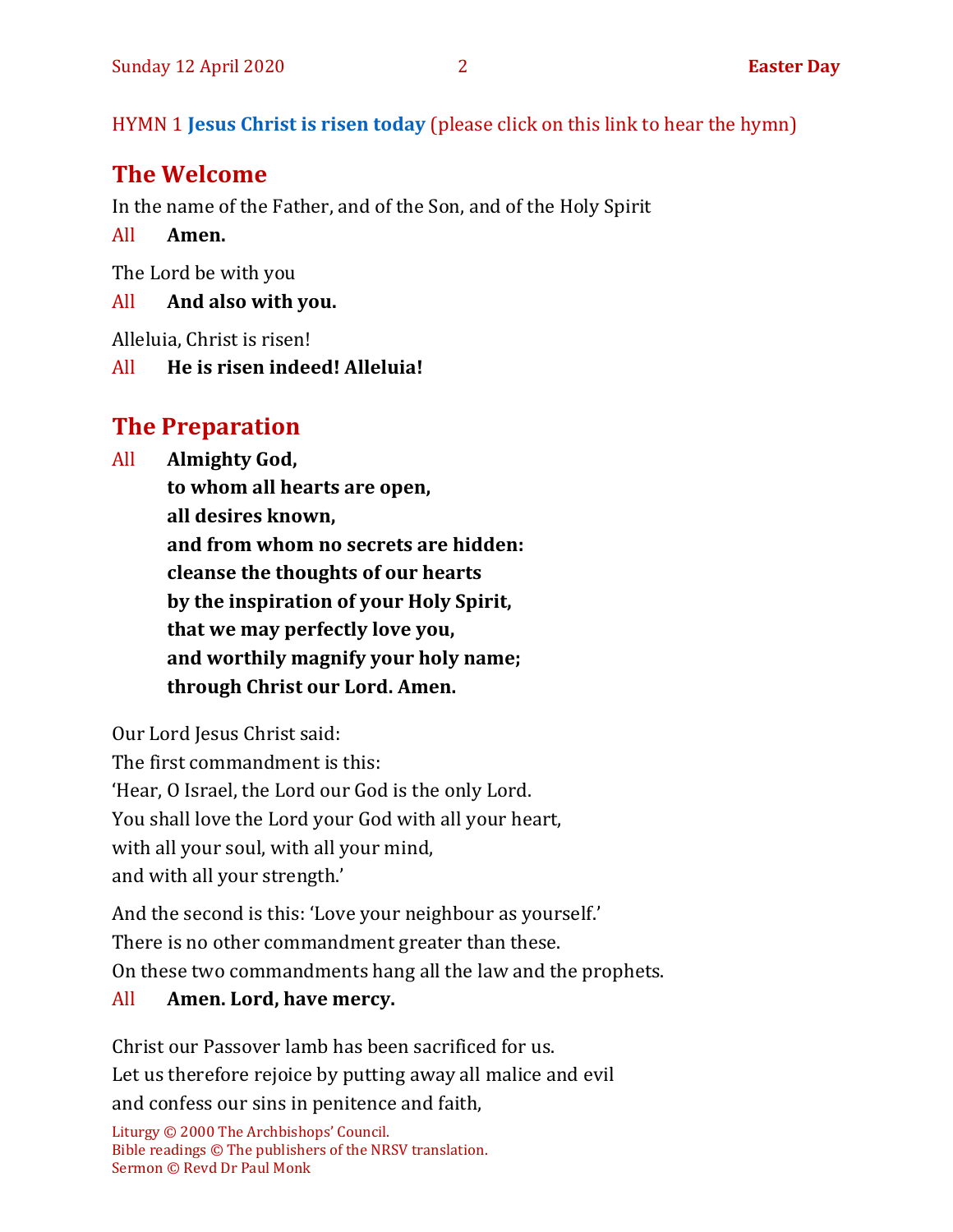firmly resolved to keep God's commandments and to live in love and peace with all.

All **Almighty God, our heavenly Father, we have sinned against you and against our neighbour in thought and word and deed, through negligence, through weakness, through our own deliberate fault. We are truly sorry and repent of all our sins. For the sake of your Son Jesus Christ, who died for us, forgive us all that is past and grant that we may serve you in newness of life to the glory of your name. Amen.**

Almighty God, who forgives all who truly repent, have mercy upon you,

pardon and deliver you from all your sins,

confirm and strengthen you in all goodness,

and keep you in life eternal;

through Jesus Christ our Lord.

All **Amen.**

## **The Gloria**

This version of the Gloria is sung to the tune of 'Cwm Rhondda'. Click **[here](https://www.youtube.com/watch?v=BtGhnEwY74E)** for the tune.

All **Glory be to God in Heaven, Songs of joy and peace we bring, Thankful hearts and voices raising, To creation's Lord we sing. Lord we thank you, Lord we praise you, Glory be to God our King: Glory be to God our King.**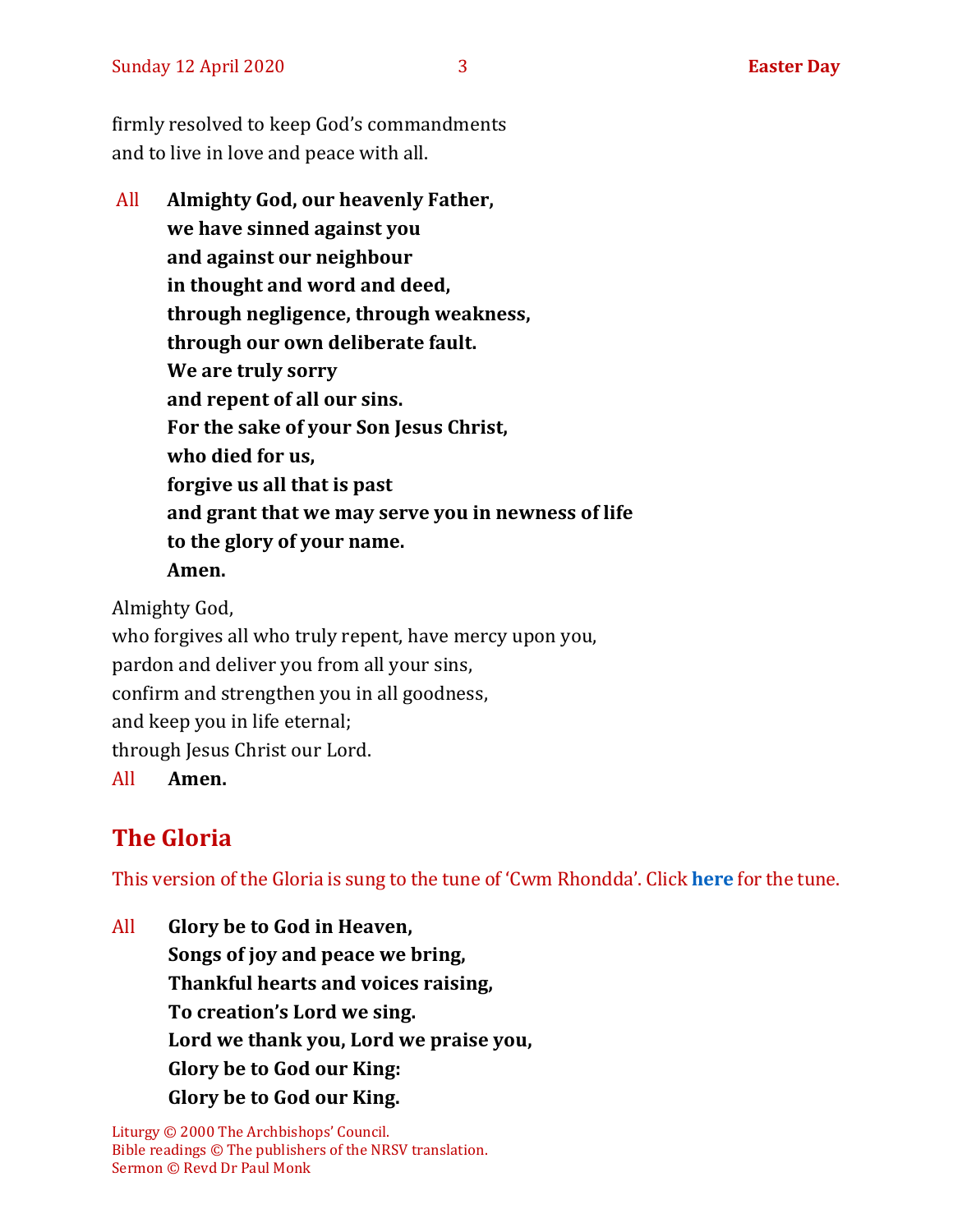**Lamb of God, who on our shoulders, Bore the load of this world's sin; Only Son of God the Father, You have brought us peace within. Lord, have mercy, Christ have mercy, Now your glorious reign begin: Now your glorious reign begin.**

**You O Son of God are Holy, You we praise with one accord. None in heav'n or earth is like you, Only you are Christ the Lord. With the Father and the Spirit, Ever worshipped and adored: Ever worshipped and adored.**

## **The Collect for Easter Day**

God of glory, by the raising of your Son you have broken the chains of death and hell: fill your Church with faith and hope; for a new day has dawned and the way to life stands open in our Saviour Jesus Christ. All **Amen.**

## **First reading**

A reading from the Acts of the Apostles

Peter said: 'I truly understand that God shows no partiality, but in every nation anyone who fears him and does what is right is acceptable to him. You know the message he sent to the people of Israel, preaching peace by Jesus Christ—he is Lord of all.

'That message spread throughout Judea, beginning in Galilee after the baptism that John announced: how God anointed Jesus of Nazareth with the Holy Spirit and with power; how he went about doing good and healing all who were oppressed by the devil, for God was with him. We are witnesses to all that he did both in Judea and in Jerusalem.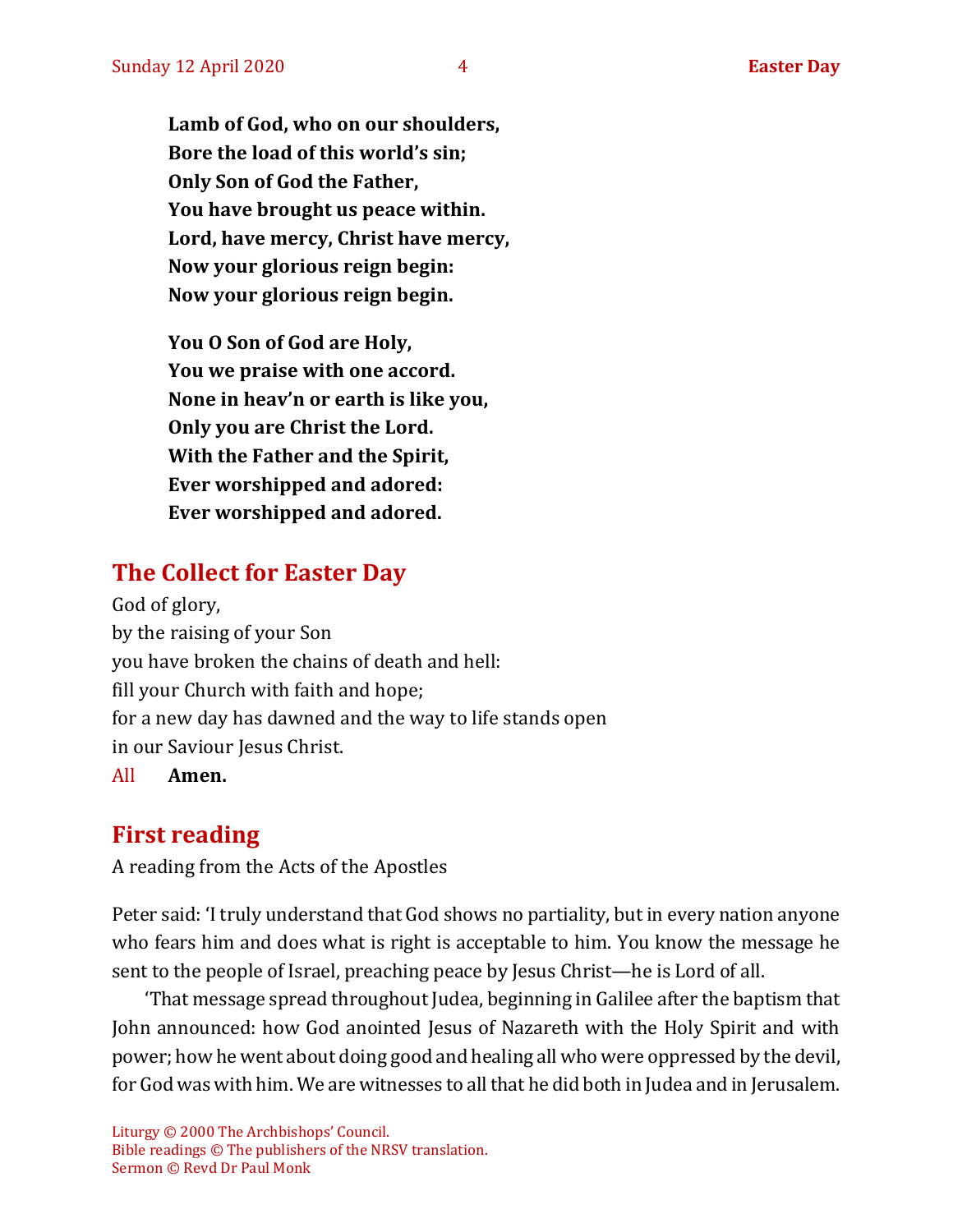They put him to death by hanging him on a tree; but God raised him on the third day and allowed him to appear, not to all the people but to us who were chosen by God as witnesses, and who ate and drank with him after he rose from the dead. He commanded us to preach to the people and to testify that he is the one ordained by God as judge of the living and the dead.

'All the prophets testify about him that everyone who believes in him receives forgiveness of sins through his name.' *Acts 10:34–43*

This is the Word of the Lord

All **Thanks be to God.**

## **Second reading**

A reading from St Paul's letter to the Colossians

If you have been raised with Christ, seek the things that are above, where Christ is, seated at the right hand of God. Set your minds on things that are above, not on things that are on earth, for you have died, and your life is hidden with Christ in God. When Christ who is your life is revealed, then you also will be revealed with him in glory. *Colossians 3:1–4*

This is the Word of the Lord All **Thanks be to God.**

HYMN 2 **[Now the Green blade rises](https://www.youtube.com/watch?v=UVduV0ustWw)** (please click on this link to hear the hymn)

or **[Low in the grave he lay](https://www.youtube.com/watch?v=CtxSWcfH9hk)** (please click on this link to hear the hymn)

## **Gospel reading**

Hear the Gospel of our Lord Jesus Christ according to John

#### All **Glory to you O Lord.**

Early on the first day of the week, while it was still dark, Mary Magdalene came to the tomb and saw that the stone had been removed from the tomb.

She ran and went to Simon Peter and the other disciple, the one whom Jesus loved, and said to them, 'They have taken the Lord out of the tomb, and we do not know where they have laid him.' Then Peter and the other disciple set out and went towards the tomb. The two were running together, but the other disciple outran Peter and reached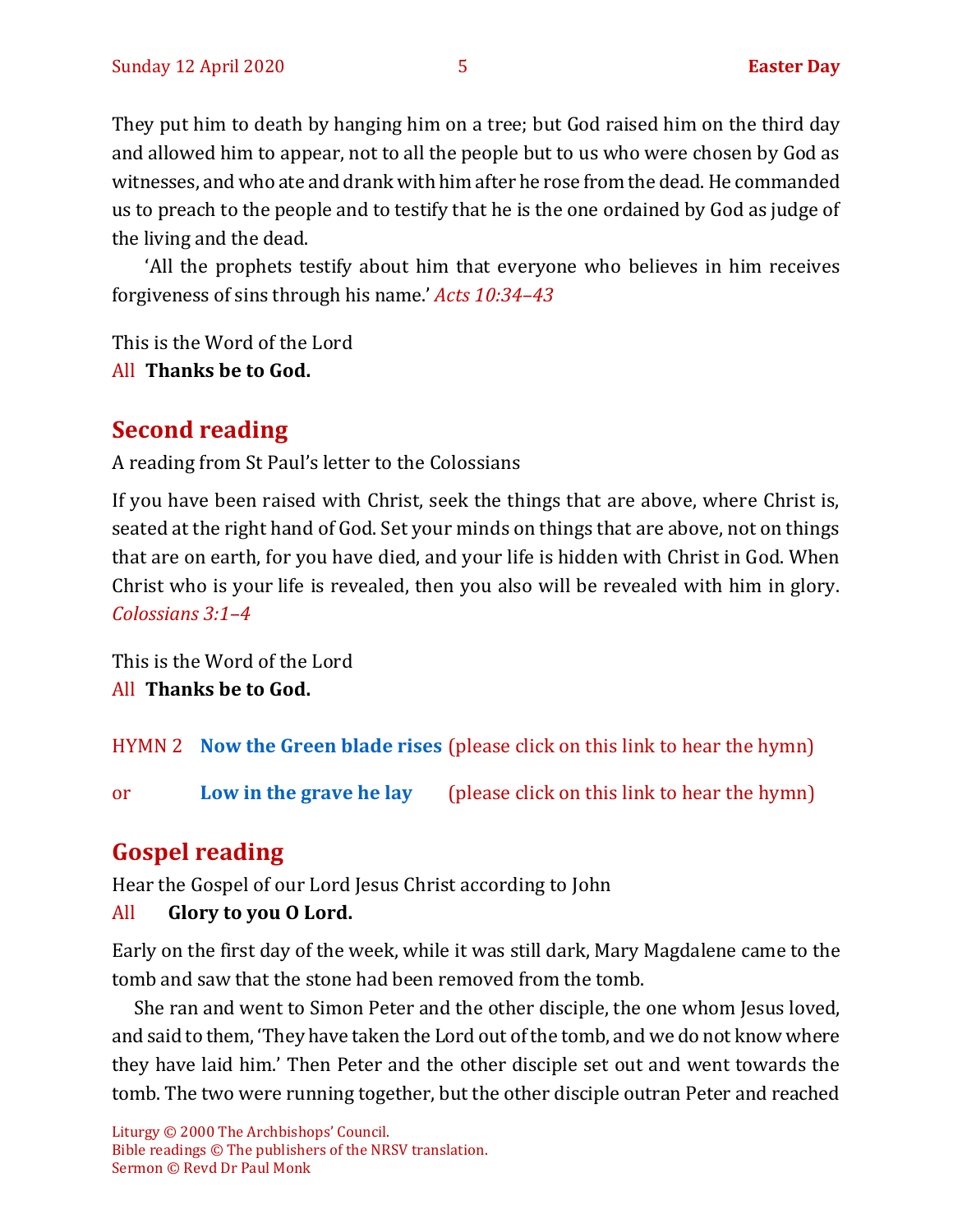the tomb first. He bent down to look in and saw the linen wrappings lying there, but he did not go in. Then Simon Peter came, following him, and went into the tomb. He saw the linen wrappings lying there, and the cloth that had been on Jesus' head, not lying with the linen wrappings but rolled up in a place by itself. Then the other disciple, who reached the tomb first, also went in, and he saw and believed; for as yet they did not understand the scripture, that he must rise from the dead.

The disciples returned to their homes, but Mary stood weeping outside the tomb. As she wept, she bent over to look into the tomb; and she saw two angels in white, sitting where the body of Jesus had been lying, one at the head and the other at the feet. They said to her, 'Woman, why are you weeping?' She said to them, 'They have taken away my Lord, and I do not know where they have laid him.' When she had said this, she turned round and saw Jesus standing there, but she did not know that it was Jesus. Jesus said to her, 'Woman, why are you weeping? For whom are you looking?' Thinking him to be the gardener, she said to him, 'Sir, if you have carried him away, tell me where you have laid him, and I will take him away.' Jesus said to her, 'Mary!' She turned, saying to him in Hebrew, 'Rabbouni!' (which means Teacher). Jesus said to her, 'Do not hold on to me, because I have not yet ascended to the Father. But go to my brothers and say to them, "I am ascending to my Father and your Father, to my God and your God".' Mary Magdalene ran to the disciples and said, 'I have seen the Lord'; and she told them that he had said these things to her. *John 20:1–18*

This is the Gospel of the Lord

All **Praise to you O Christ.** 

#### **Sermon**

St John in his Gospel relays the story of Jesus' resurrection with precision and clarity. He displays a loving eye that seeks to share all the telling details. And he gives us a story of colour, action and incident. But some of those details needs a little unpacking.

Firstly, Jesus appears to Mary Magdalene who mistakes him for a gardener. Maybe she doesn't expect to see Jesus and struggles to explain why any man let alone her Saviour should be there at such a time. Jesus says to her, 'Do not touch me'—a phrase that has confounded scholars for two millennia. There's a simple explanation: the Bible was first written in Greek and the slightest difference in the shape of one letter transforms the phrase into Jesus' trademark, 'Do not be afraid'. So, even after the trauma of crucifixion and resurrection, his first thought is for Mary. He wants to calm her all-to-likely fear.

Liturgy © 2000 The Archbishops' Council. Bible readings © The publishers of the NRSV translation. Sermon © Revd Dr Paul Monk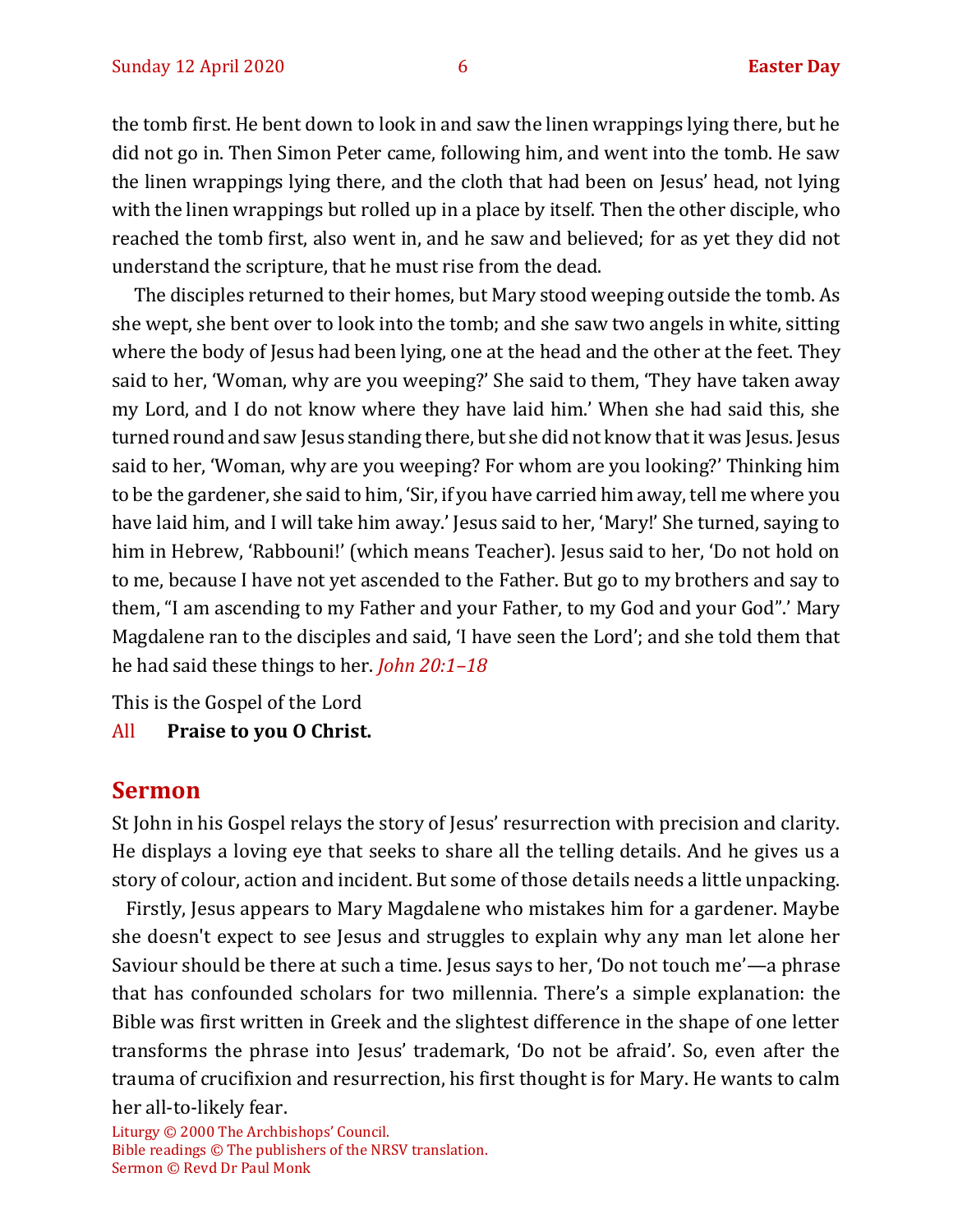Next, Peter and 'the disciple whom Jesus loved' (presumably St John himself) run toward the tomb. Peter sets off first but John gets there first. John is a young man and Peter is middle-aged if not older. So John is faster. Peter finally reaches the tomb and enters it before John does. The Gospels and traditions alike all paint a picture of Peter as a hasty, impulsive man so, true to form, he lunges forward without thought of safety or even etiquette. He wants to look into the tomb: he wants to see its secrets.



Peter and John enter the tomb and see a pile of abandoned grave-clothes 'as well as the cloth that had been wrapped around Jesus' head. The cloth was still lying in its place, apart from the linen' like an afterthought. But it was no afterthought. To this day a Palestinian craftsman shows his satisfaction with a completed work by taking a cloth and wiping his brow with it. He then places that cloth before the work. And Jesus the master carpenter placed a facecloth in front of a task he thought satisfactory.

But what is the task? To answer that question, consider the plinth on which Jesus' body lay, a catafalque hewn from the bare rock. On it, the disciples saw two angels. The image reminds us of the ark of the covenant, a gold-plated box containing the two stone tablets of the Law that God had given Moses. On its lid were two angels: God was thought to dwell in the space enclosed by their outstretched wings. Jesus on the catafalque was the new ark because he contained God.

Or think of the way some of the Gospel accounts talk of 'men in white'—obviously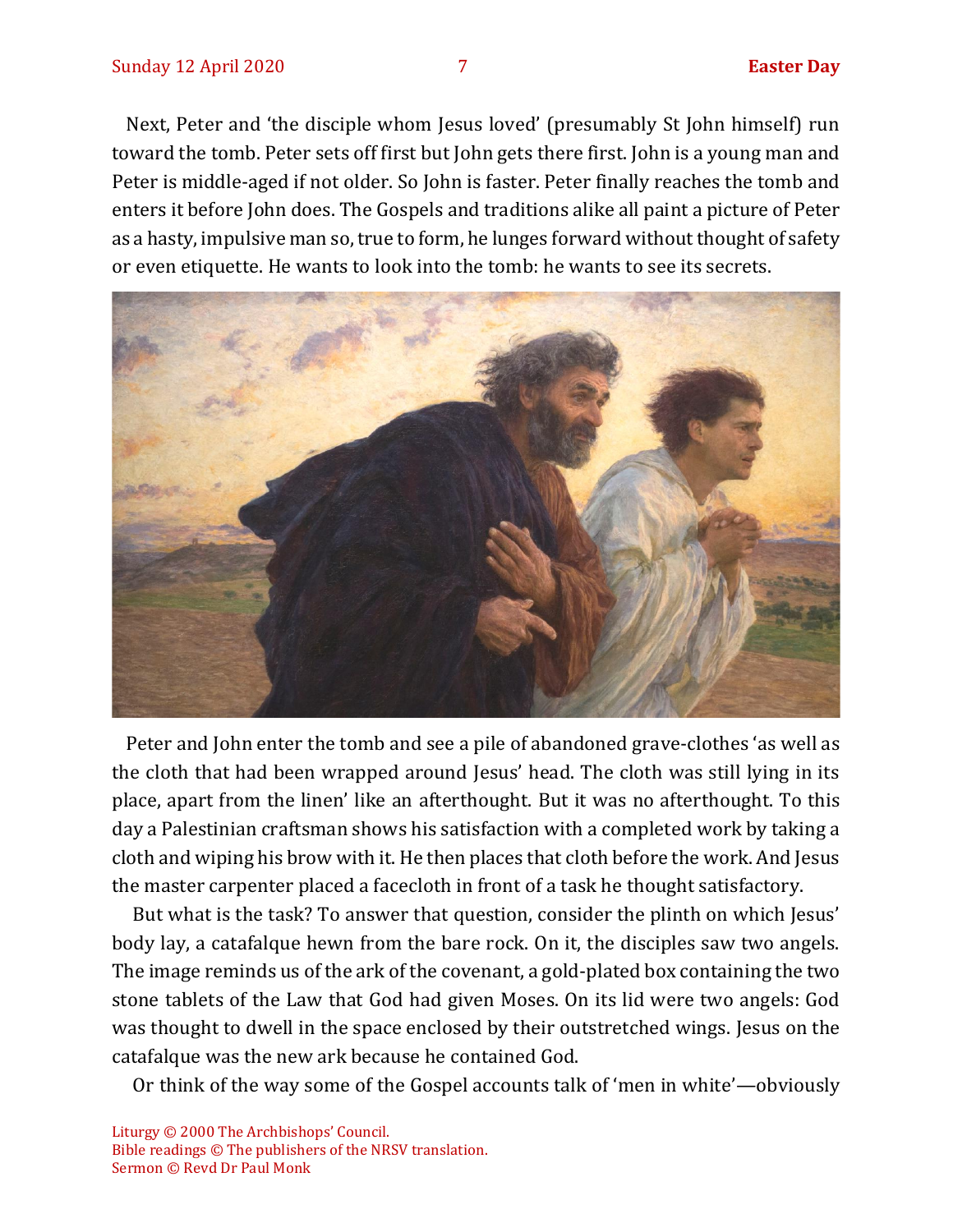angels—in or near the tomb entrance. This time think of the Cherubim stationed at the gate of Eden in Genesis 3, guarding the doorway between paradise and planet earth. They're keeping paradise safe from sinful humankind. Jesus has just walked past the angelic being, from paradise back into the world. The doorway has been unblocked: through Jesus the new doorway (John 10:9) we too can enter paradise.

As we combine all these images, we see how the Scriptures portray Jesus as pure and as God. He rose at the moment of resurrection and left our sins behind, much like distillation as a way of purification. More importantly, he re-opens the door between heaven and earth. Through him, we too can enter paradise.

Alleluia, Christ is risen!

#### All **He is risen indeed! Alleluia!**

## **The Creed**

Do you believe and trust in God the Father, the source of all being and life, the one for whom we exist?

#### All **We believe and trust in him.**

Do you believe and trust in God the Son, who took our human nature, died for us and rose again?

#### All **We believe and trust in him.**

Do you believe and trust in God the Holy Spirit, who gives life to the people of God and makes Christ known in the world?

All **We believe and trust in him.**

This is the faith of the Church.

All **This is our faith. We believe and trust in one God, Father, Son and Holy Spirit. Amen.**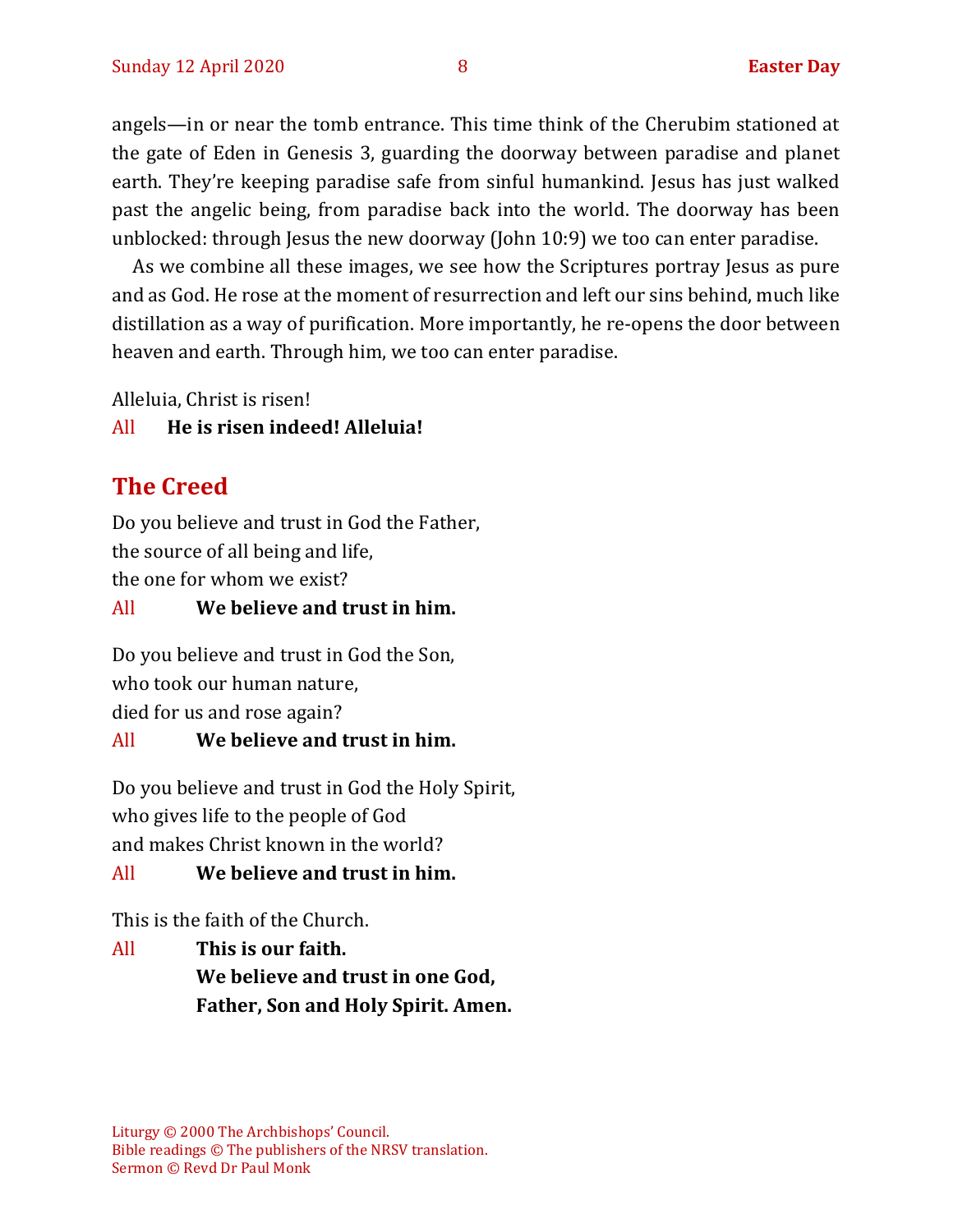## **Prayers of intercession**

In joy and hope let us pray to the Father.

That our risen Saviour may fill us with the joy of his glorious and life-giving resurrection … we pray to the Father.

#### All **Hear our prayer.**

That isolated and persecuted churches may find fresh strength in the good news of Easter … we pray to the Father.

#### All **Hear our prayer.**

That God may grant us humility to be subject to one another in Christian love … we pray to the Father.

#### All **Hear our prayer.**

That he may provide for those who lack food, work or shelter … we pray to the Father.

#### All **Hear our prayer.**

That by his power war and famine may cease through all the world … we pray to the Father.

#### All **Hear our prayer.**

That he may reveal the light of his presence to the sick, the weak and the dying, to comfort and strengthen them … we pray to the Father.

#### All **Hear our prayer.**

That, according to his promises, all who have died in the faith of the resurrection may be raised on the last day … we pray to the Father.

## All **Hear our prayer.**

Liturgy © 2000 The Archbishops' Council. Bible readings © The publishers of the NRSV translation. Sermon © Revd Dr Paul Monk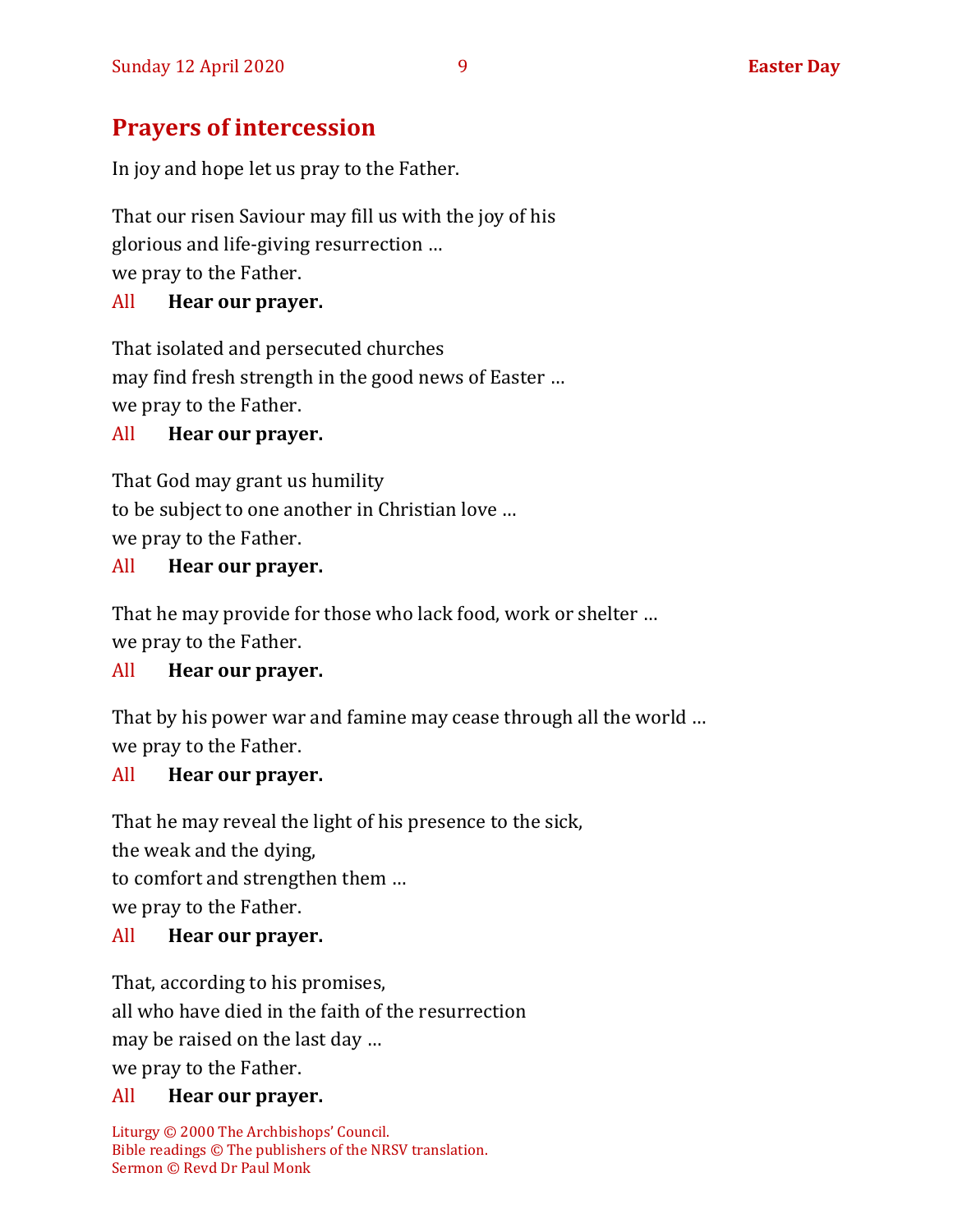That he may send the fire of the Holy Spirit upon his people, so that we may bear faithful witness to his resurrection, we pray to the Father.

#### All **Hear our prayer.**

Heavenly Father,

you have delivered us from the power of darkness and brought us into the kingdom of your Son: grant that, as his death has recalled us to life, so his continual presence in us may raise us to eternal joy; through Christ our Lord.

All **Amen.**

Merciful Father,

All **accept these prayers for the sake of your Son, our Saviour Jesus Christ. Amen.**

## **The peace**

The risen Christ came and stood among his disciples and said, 'Peace be with you.' Then were they glad when they saw the Lord. Alleluia.

The peace of the Lord be always with you:

#### All **And also with you.**

HYMN 3 **[Jesus is Lord!](https://www.youtube.com/watch?v=rflCCx3QRys&list=PLilJizfAHGExM_BlYgUNqWFtvwgMiXAmT)** (please click on this link to hear the hymn)

The liturgy of the Communion Service appears below

HYMN 4 **[Thine be the glory!](https://www.youtube.com/watch?v=GK0I9vj2QlI)** (please click on this link to hear the hymn)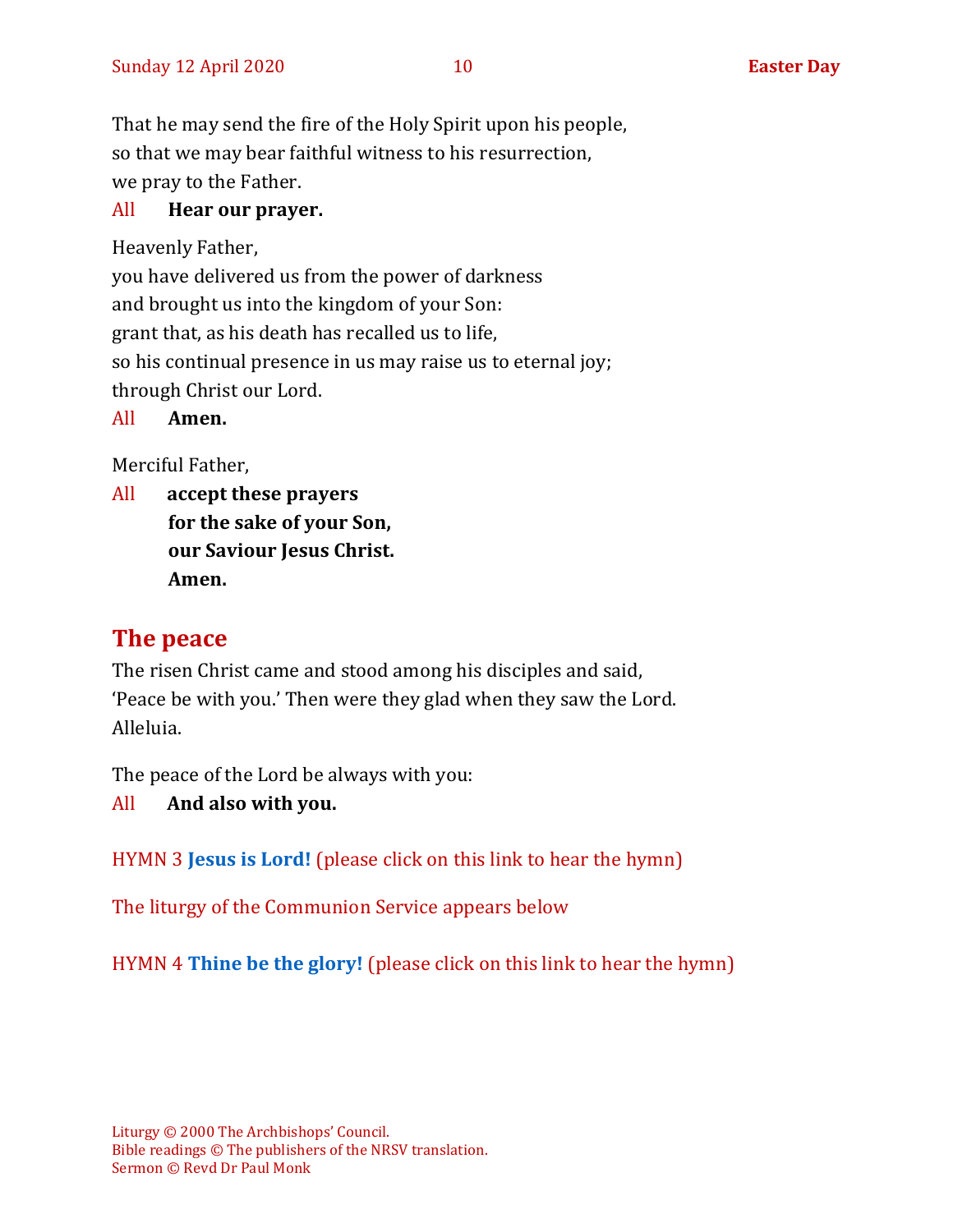# The Dismissal

God the Father,

by whose love Christ was raised from the dead, open to you who believe the gates of everlasting life.

#### All **Amen.**

God the Son,

who in bursting the grave has won a glorious victory, give you joy as you share the Easter faith.

#### All **Amen.**

God the Holy Spirit,

whom the risen Lord breathed into his disciples, empower you and fill you with Christ's peace.

#### All **Amen.**

And the blessing of God the Almighty:

Father, Son, and Holy Spirit,

be with you now and remain with you always.

#### All **Amen.**

Go in peace to love and serve the Lord.

#### All **In the name of Christ. Amen.**

Alleluia, Christ is risen!

#### All **He is risen indeed! Alleluia!**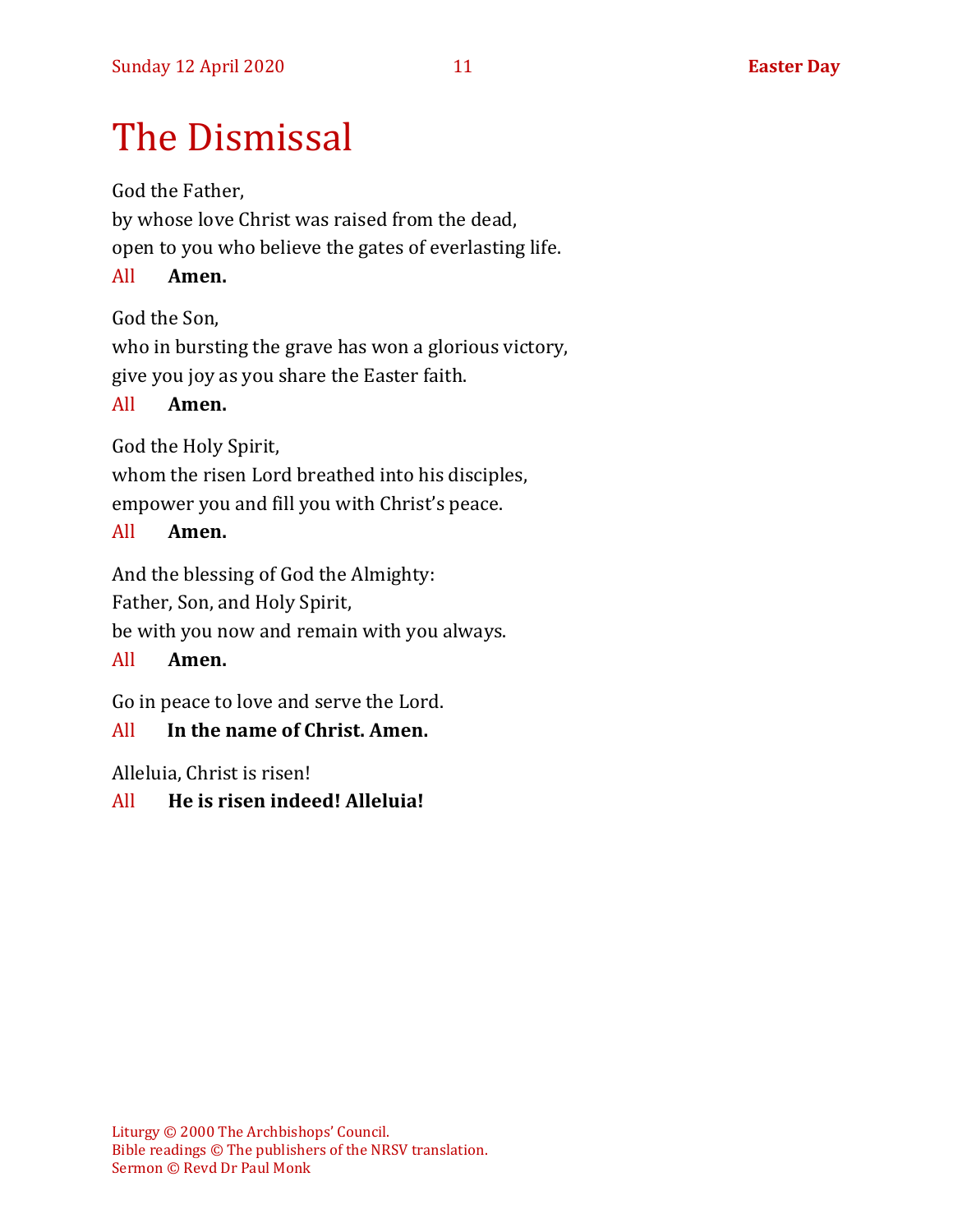# The Liturgy of the Sacrament

#### Eucharistic Prayer (prayer E)

The Lord be with you

#### All **and also with you.**

Lift up your hearts.

#### All **We lift them to the Lord.**

Let us give thanks to the Lord our God.

#### All **It is right to give thanks and praise.**

It is indeed right, our duty and our joy, always and everywhere to give you thanks, almighty and eternal Father, and in these days of Easter to celebrate with joyful hearts the memory of your wonderful works. For by the mystery of his passion Jesus Christ, your risen Son, has conquered the powers of death and hell and restored in men and women the image of your glory. He has placed them once more in paradise and opened to them the gate of life eternal. And so, in the joy of this Passover, earth and heaven resound with gladness, while angels and archangels and the powers of all creation sing for ever the hymn of your glory.

All **Holy, holy, holy Lord, God of power and might, heaven and earth are full of your glory. Hosanna in the highest. Blessed is he who comes in the name of the Lord. Hosanna in the highest.**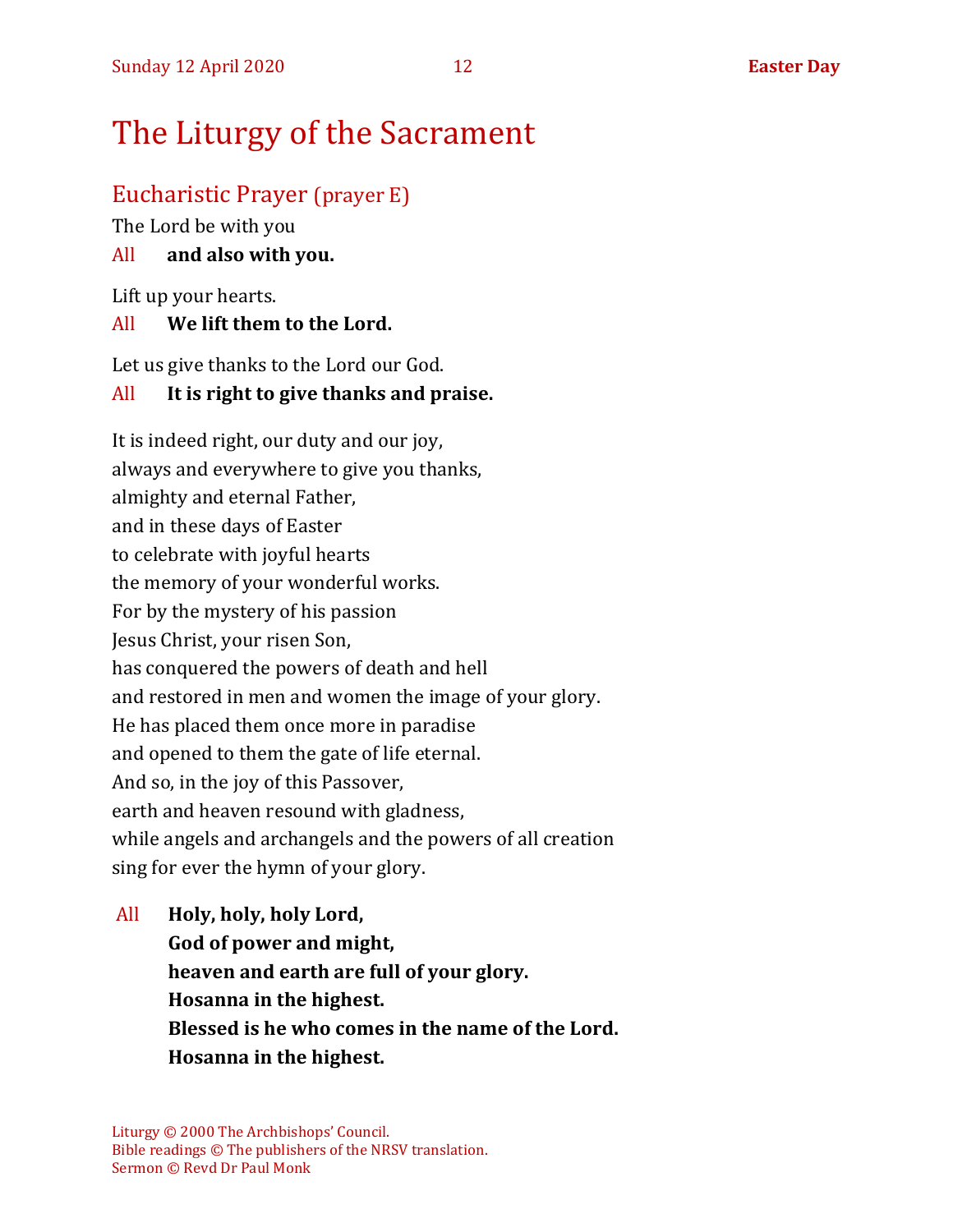We praise and bless you, loving Father, through Jesus Christ, our Lord; and as we obey his command, send your Holy Spirit, that broken bread and wine outpoured may be for us the body and blood of your dear Son.

On the night before he died he had supper with his friends and, taking bread, he praised you. He broke the bread, gave it to them and said: Take, eat; this is my body which is given for you; do this in remembrance of me.

When supper was ended he took the cup of wine. Again he praised you, gave it to them and said: Drink this, all of you; this is my blood of the new covenant, which is shed for you and for many for the forgiveness of sins. Do this, as often as you drink it, in remembrance of me.

So, Father, we remember all that Jesus did, in him we plead with confidence his sacrifice made once for all upon the cross.

Bringing before you the bread of life and cup of salvation, we proclaim his death and resurrection until he comes in glory.

Great is the mystery of faith:

All **Christ has died. Christ is risen. Christ will come again.**

Lord of all life,

help us to work together for that day

when your kingdom comes

and justice and mercy will be seen in all the earth.

Look with favour on your people, gather us in your loving arms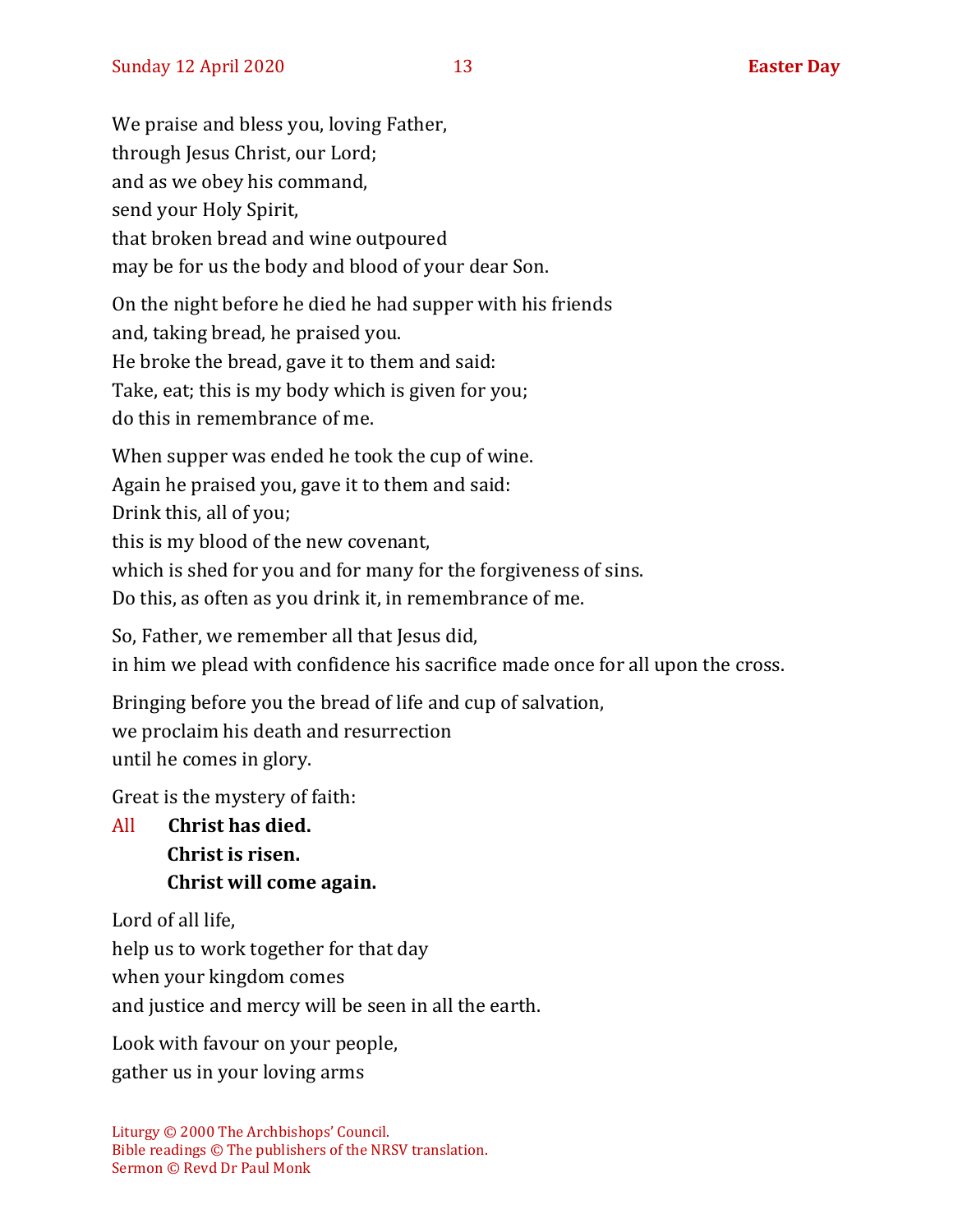and bring us with St Barnabas and all the saints to feast at your table in heaven.

Through Christ, and with Christ, and in Christ, in the unity of the Holy Spirit, all honour and glory are yours, O loving Father, for ever and ever.

All **Amen.**

## The Lord's Prayer

As our Saviour taught us, so we pray

All **Our Father in heaven, hallowed be your name, your kingdom come, your will be done, on earth as in heaven. Give us today our daily bread. Forgive us our sins as we forgive those who sin against us. Lead us not into temptation but deliver us from evil. For the kingdom, the power, and the glory are yours now and for ever. Amen.**

## Breaking of the Bread

We break this bread to share in the body of Christ.

- All **Though we are many, we are one body, because we all share in one bread.**
- All **Lamb of God, you take away the sin of the world, have mercy on us.**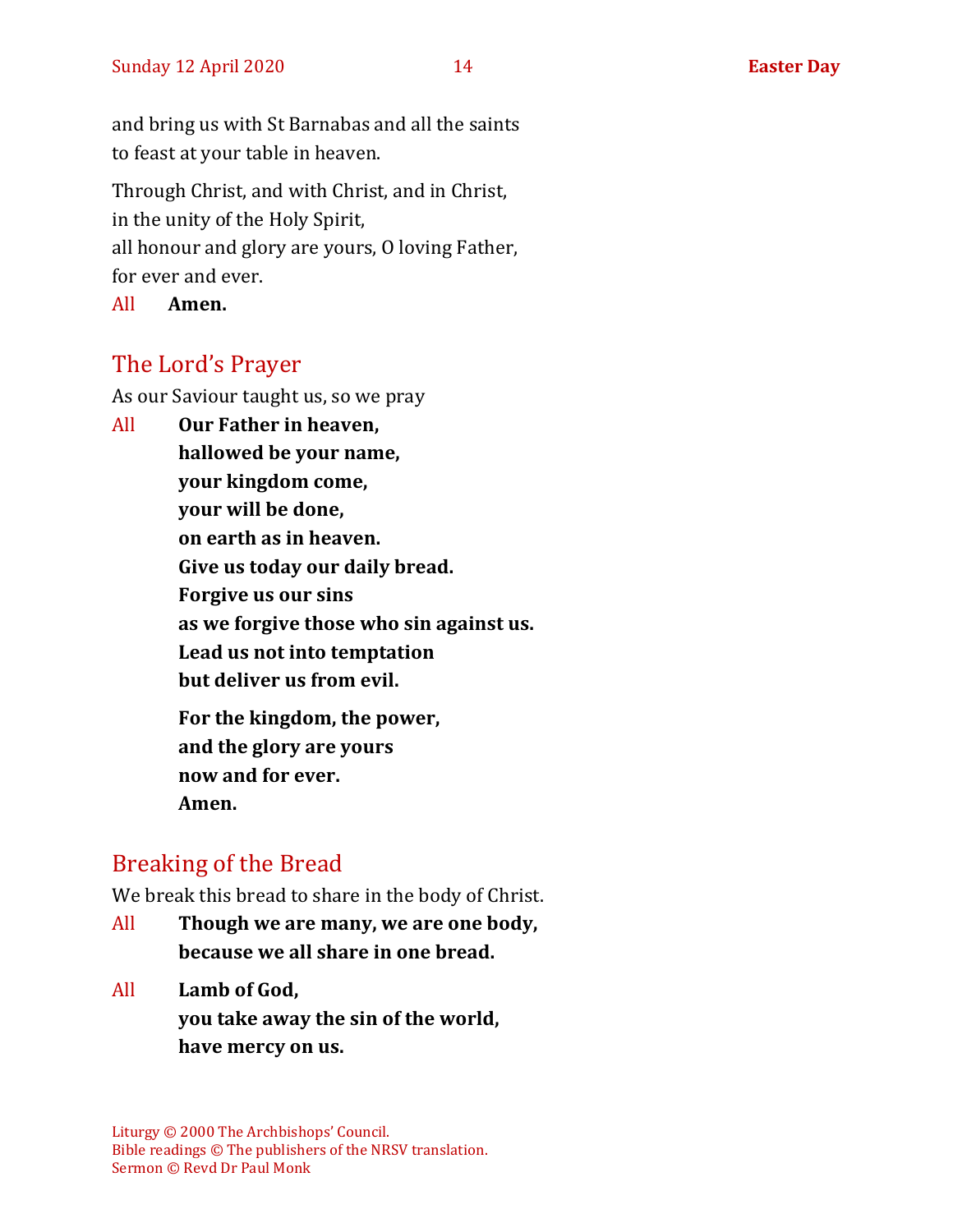**Lamb of God, you take away the sin of the world, have mercy on us. Lamb of God,** 

**you take away the sin of the world, grant us peace.**

Draw near with faith.

Receive the body of our Lord Jesus Christ which he gave for you, and his blood which he shed for you. Eat and drink in remembrance that he died for you, and feed on him in your hearts by faith with thanksgiving.

All **We do not presume to come to this your table, merciful Lord, trusting in our own righteousness, but in your manifold and great mercies. We are not worthy so much as to gather up the crumbs under your table. But you are the same Lord whose nature is always to have mercy. Grant us therefore, gracious Lord, so to eat the flesh of your dear Son Jesus Christ and to drink his blood, that our sinful bodies may be made clean by his body and our souls washed through his most precious blood, and that we may evermore dwell in him, and he in us. Amen.**

#### Communion is distributed.

## **Prayer after Communion**